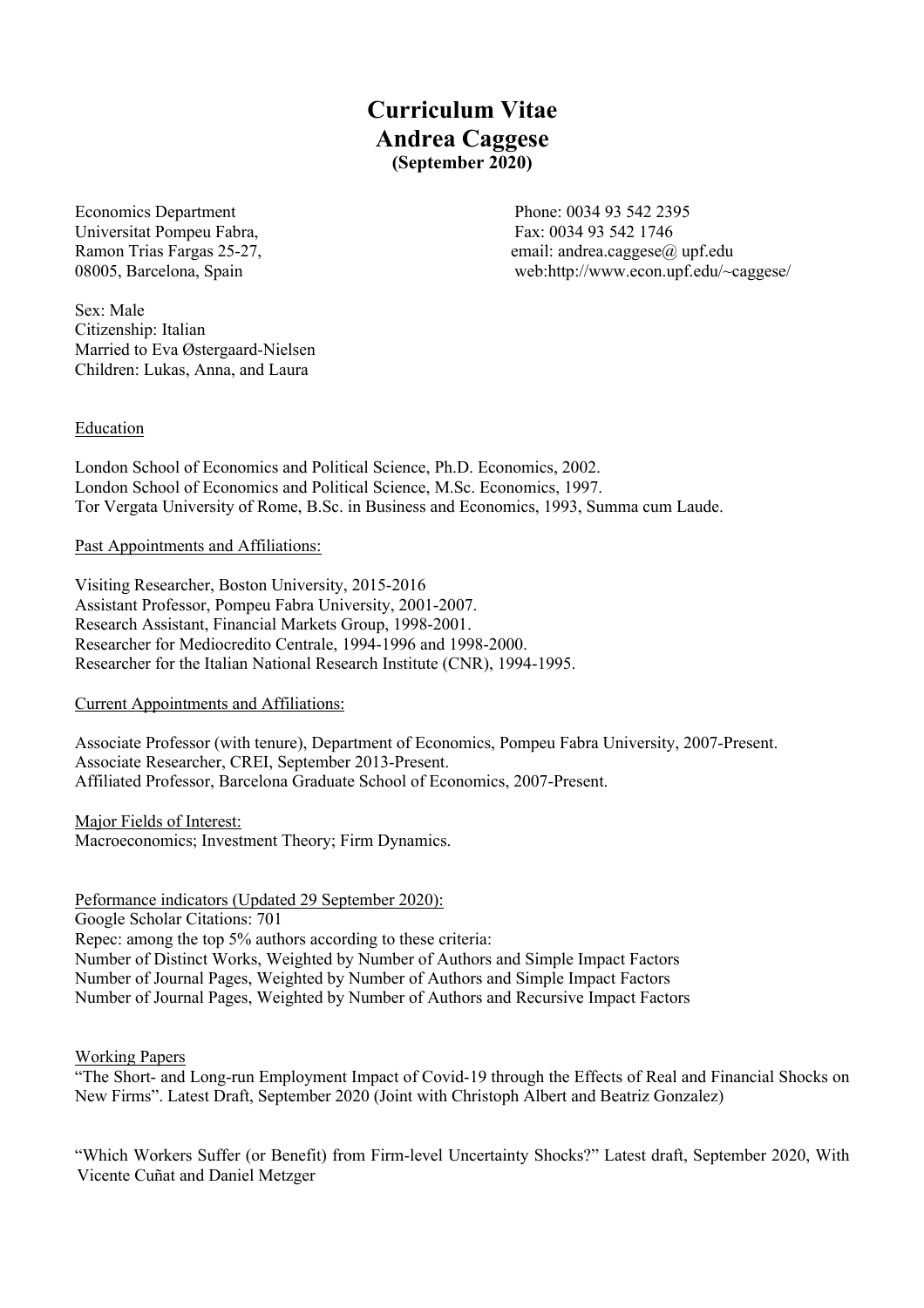"How Stimulative are Low Real Interest Rates for Intangible Capital?" Latest Draft, August 2020 (Joint With Ander Perez).

"Firm Debt Deflation, Household Precautionary Savings, and the Amplification of Aggregate Shocks". Latest Draft, March 2020 (Joint with Angelo Gutierrez and Ander Perez).

#### Publications

Cyclical Fluctuations, Financial Shocks, and the Entry of Fast Growing Entrepreneurial Startups, 2020, Forthcoming, *The Review of Financial Studies* (Joint with Christoph Albert).

Comments on: "What drives aggregate investment? Evidence from German survey data", *Journal of Economic Dynamics and Control*, Volume 115, 2020.

"Firing the Wrong Workers: Financing Constraints and Labor Misallocation", 2019, Forthcoming, *Journal of Financial Economics* (Joint with Vicente Cunat and Daniel Metzger).

"Financing Constraints, Radical versus Incremental Innovation, and Aggregate productivity", 2019, *American Economic Journal: Macroeconomics* 11 (2), 275-309*.*

"Financing Constraints, Firm Dynamics, Export Decisions, and Aggregate Productivity", *Review of Economic Dynamics*, Special Issue on Misallocation and Productivity, edited by Diego Restuccia & Richard Rogerson, vol. 16(1), pages 177-193, January 2013. (Joint with Vicente Cuñat).

"Entrepreneurial Risk, Investment and Innovation", *Journal of Financial Economics*, Volume 106, Issue 2, November 2012, Pages 287-307.

How important are capital markets imperfections in determining firm decisions and aggregate fluctuations?" 2012, El *Opuscles del CREI* n.33.

"Financing Constraints and Fixed Term Employment Contracts" (Joint with Vicente Cuñat), *The Economic Journal*, 2008, Vol. 118, Issue 533, Pages 2013-2046.

Testing Financing Constraints on Firm Investment Using Variable Capital", *Journal of Financial Economics*, n.86, December 2007, Pages 683-723.

"Financing Constraints, Irreversibility and Investment Dynamics", *Journal of Monetary Economics*, n.54, October 2007, Pages 2102-2130.

"Financial Constraints on Investments: a Three Pillar Approach" (Joint with Michele Bagella and Leonardo Becchetti), *Research in Economics*, 2001, vol. 55, Pages 219-54.

"Financial Constraints on Investments: Evidence from Direct Revelation of Italian Firms" (Joint with Michele Bagella and Leonardo Becchetti), in (M.Baldassarri, M.Bagella and L. Paganetto, Eds.) Financial Markets, Imperfect Information and Risk Management, 2001, Palgrave.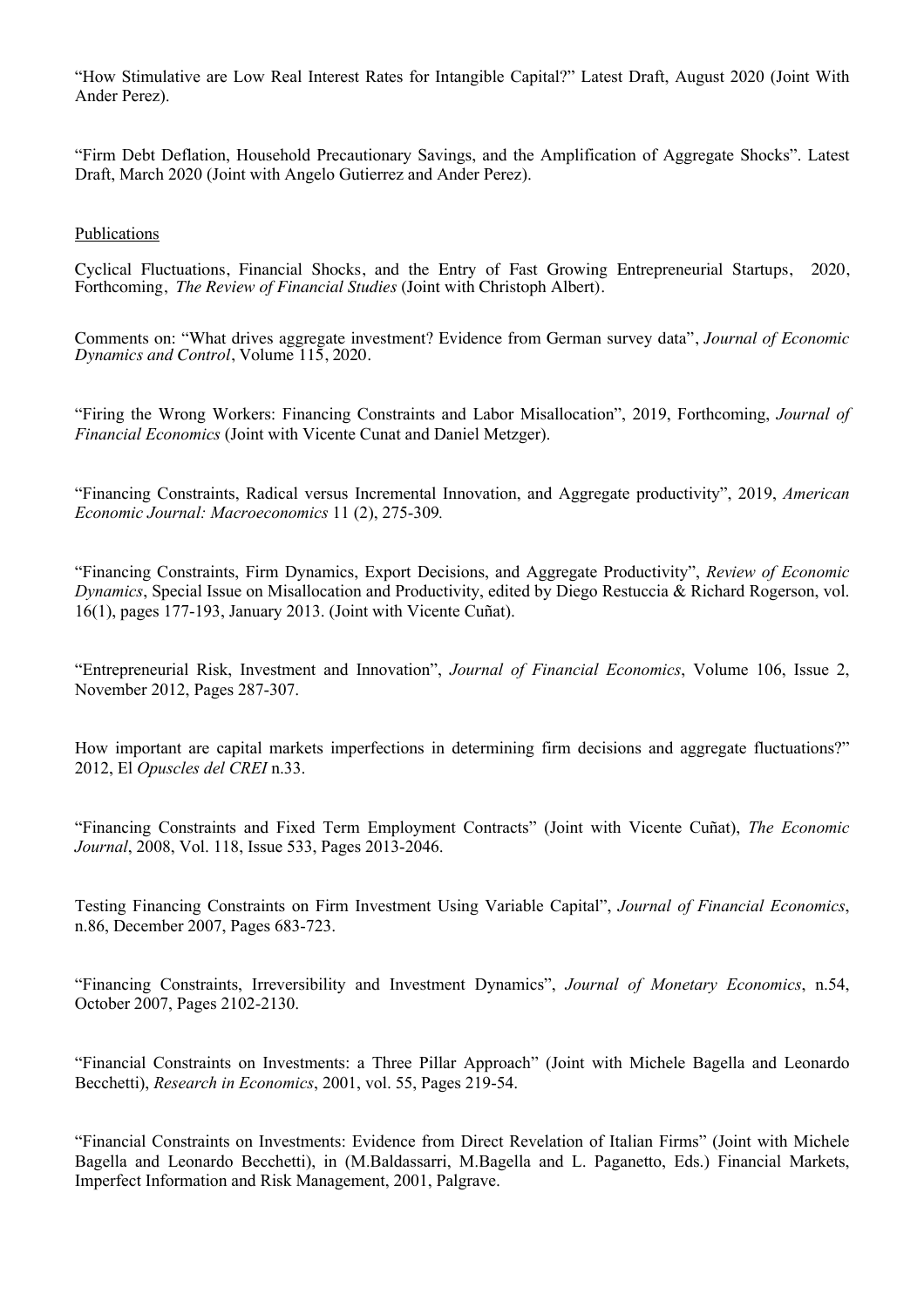"Effects of Index Option Introduction on Stock Index Volatility: a Procedure for Empirical Testing Based on SSC-GARCH models" (Joint with Leonardo Becchetti) *Applied Financial Economics, 2000*, vol. 10, Pages 323- 41.

"Option Trading, Speculation and Firm Specific Risk: an Empirical Testing on Industrial Firm Equities", in (M.Bagella, Ed.) Finance, Investment and Innovation: Theory and Empirical Analyses, 1999, Ashgate.

"Financing Constraints, Precautionary Saving and Firm Dynamics", Financial Markets Group Working Paper no. 338, London School of Economics, 1998.

#### Other Publications in Italian:

"La Struttura del Capitale in un'Economia con Piccole e Medie Imprese" [On Capital Structure in a Small-Medium Firm Economy], (Joint with Michele Bagella and Leonardo Becchetti), Note Economiche, 1997.

"Finanza, Investimenti e Innovazione in Italia: il Divario tra Nord e Sud", [Finance, Investments and Innovation: the North-South Gap] (Joint with Michele Bagella and Leonardo Becchetti) Published in the Book of the University of Campobasso 'Finance and Growth' Conference, 1997, Il Mulino.

"Struttura del Capitale, Agevolazioni, e Rendimento delle Imprese Manifatturiere Italiane" [Capital Structure, Subsidies and Performance of Italian Manufacturing Firms] (Joint with Michele Bagella) Rassegna Economica, n.4, 1995.

#### Keynote Speeches, Invited Lectures, Special Lectures

Keynote Speaker, Money, Macro and Finance Research Group, Conference on "Investment, funding and industrial policy", London, UK (October 2017)

One-week Course on "Finance and Firm Dynamics" Halle Institute for Economic Research, May 2017

CREI Macroeconomics Summer School, one-week I participacourse on "Finance, Firm Dynamic and the Business Cycle: Theory and Evidence", 2014-19.

Keynote Speaker at the 16th Annual DNB Research Conference, Dutch National Bank, Amsterdam, Holland, October 2013.

One-week Course on "Advanced Macro Finance" for central bank researchers, University of the Banco Central do Brasil (UNIBACEN), July 2010.

#### Conferences and workshops.

2020: Annual Meeting of the Central Bank Research Association (CEBRA), September 2020, Online. Barcelona Graduate School of Economics workshop on COVID-19 and the Economy: Data, Theory and Policy, September 2020 (online). BdF-BdI-Science Po-CEPR conference on "Firms in times of the pandemic", December 2020 (Online).

2019: Assa Meetings, Atlanta, USA; Marrackech Macro Conference, Marrakech, May 2019. Second Annual Conference of the Catalan Economic Society, Barcelona, May 2019. Fed St. Louis-JEDC-SCG-SNB-UniBern Conference on "Disaggregate Data and Macroeconomic Models", October 2019, Gerzensee, Switzerland (Discussant). 1st CompNet, EBRD and IWH Conference on Finance and Productivity (FINPRO), December 2019, London, UK.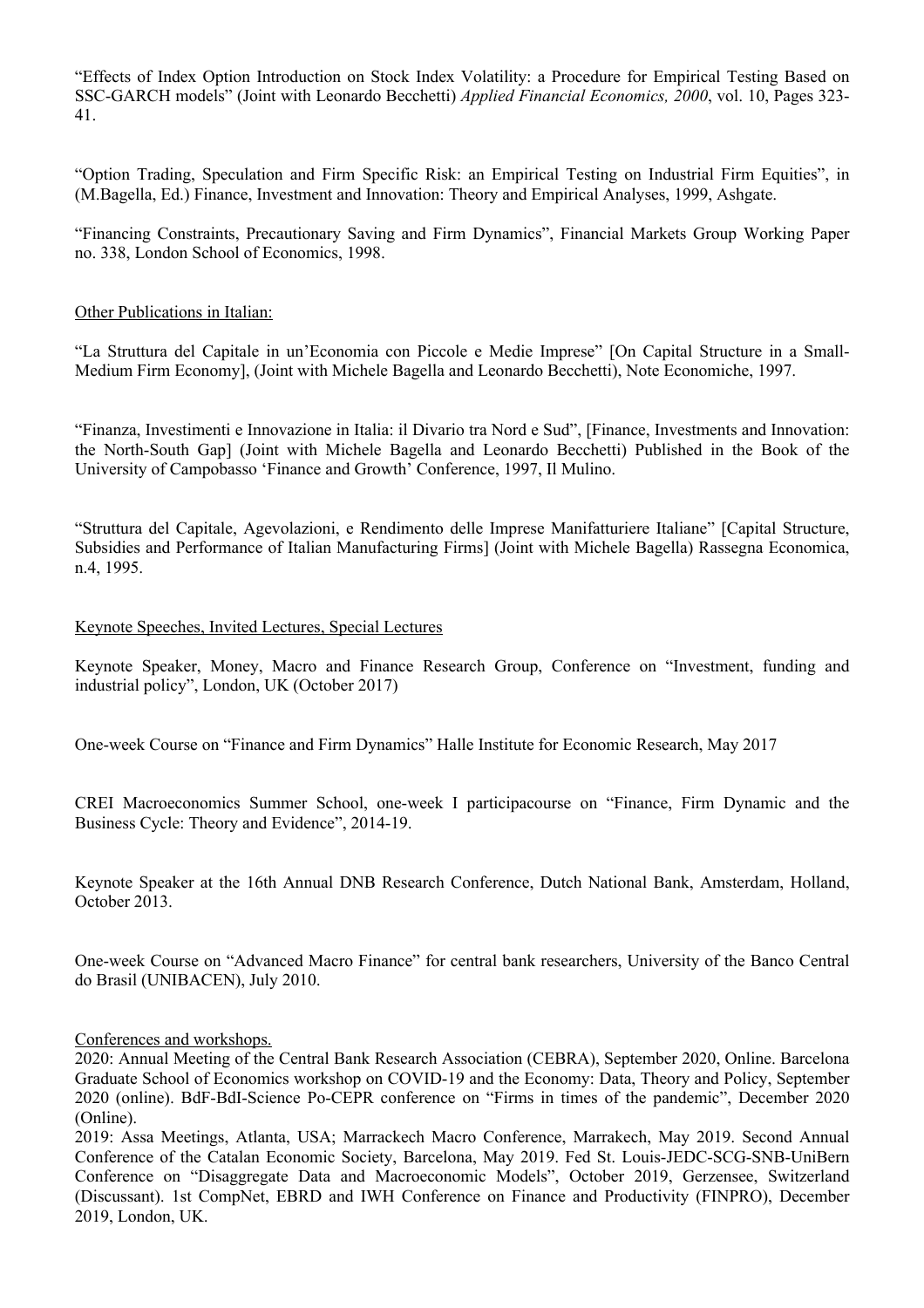2018: Society for Economic Dynamics (SED) Annual Conference, Mexico City, Mexico. IMF First Annual Macro-Financial Research, Conference, Washington, USA. Conference on Corporate Finance Beyond Public Companies", Manchester, UK (discussant). 6th ECB - CBRT Conference, Izmir (Turkey), October 2018. Workshop "Puzzles in non-financial corporations debt, savings and investment", European Commission, December 2018.

2017: Society for Economic Dynamics (SED) Annual Conference, Edimburgh, UK. Money, Macro and Finance Research Group, Conference on "Investment, funding and industrial policy", London, UK (Keynote Speaker). 5th ECB - CBRT Conference: Productivity and Sectoral Reallocation, Izmir (Turkey), October 2017. 1st Banco de España Annual Research Conference, September 2017 (Discussant)

- 2016: SFS Finance Cavalcade, Toronto Canada; BGSE Summer Forum, Workshop on Asset Prices, Finance and Macroeconomics (Planned); Econometrics Society Winter Meeting, Philadelphia; NBER Summer Summer Institute on Macroeconomics and Productivity, Cambridge, US; NBER Summer Summer Institute on Capital Markets and the Economy, Cambridge, US\*; NBER Summer Summer Institute on Money, Macro and Financial Frictions, Cambridge, US
- 2015: European Summer Symposium in International Macroeconomics (ESSIM), Tarragona, Spain
- 2014: Society for Economic Dynamics (SED) Annual Conference, Toronto, Canada\* (paper presented by a Co-Author).
- 2013: Barcelona GSE 2013 Summer meetings, 21th European Summer Symposium in International Macroeconomics (ESSIM), Izmir, Turkey; Society for Economic Dynamics (SED) Annual Conference, Seoul, Korea; 16th Annual DNB Research Conference, Danish National Bank, Amsterdam, Holland (Keynote speaker).
- 2012: Barcelona GSE 2012 winter meetings, FMG Conference for the 25th Anniversary, London, UK; 20th European Summer Symposium in International Macroeconomics (ESSIM), Tarragona, Spain; NBER Summer Institute on "Capital Markets and The Economy", Boston, Massachusetts. NBER Summer Institute on "Aggregate Implications of Micro Consumption Behavior", Boston, Massachusetts; LSE / BOE conference on "Unemployment, productivity and potential output: the aftermath of the crisis". Bank of England, London, UK.
- 2011: Conference on Asset Prices and the Business Cycle, CEPR, CREI and Universitat Pompeu Fabra, Barcelona, Spain. Society for Economic Dynamics (SED) Annual Conference, Ghent, Belgium; 19th European Summer Symposium in International Macroeconomics (ESSIM), Gerzensee, Switzerland.
- 2009: 8th Workshop on Macroeconomic Dynamics: Theory and Applications, Pavia University, Italy; International Conference on "Financial market imperfections, corporate governance and economic outcomes", University of Sassari, Italy.
- 2007: Society for the Advancement of Economic Theory (SAET) Annual Meeting, Kos, Greece, III Workshop in Public Policy Design, Institutions and Labour Markets, University of Girona, Spain.
- 2006: Society for Economic Dynamics (SED) Annual Conference, Vancouver, Canada. International Finance Conference, University of Copenhagen, Denmark.
- 2005: NBER Summer Institute on "Capital Markets and The Economy", Boston, USA.
- 2004: North American Winter Meeting of the Econometric Society, Philadelphia, USA. 2nd ECB/IMOP Workshop on Dynamic Macroeconomics, Hydra, Greece.
- 2003: CEPR Conference on Entrepreneurship, Financial Markets and Innovation, Universitat Pompeu Fabra, Barcelona, Spain. NBER Summer Institute on "Capital Markets and The Economy", Boston, Massachusetts. European Economic Association Annual Conference, Stockholm, Sweden. European Econometric Association Annual Conference, Stockholm, Sweden.
- 2001: Society for Economic Dynamics (SED) Annual Conference, San Jose, Costa Rica.
- 1999: Money and Finance Conference, Oxford, UK. Society for Economic Dynamics (SED) Annual Conference, Alghero, Italy. European Association of Research in Industrial Economics (EARIE) Annual Conference, Copenhagen, Denmark. Annual Conference of the Royal Economic Society, Stoke on Trent, UK.

\*Paper presented by a co-author

## Invited Seminars:

2020: Esade. 2019: Danish National Bank. 2018: Manchester University. 2017: Norwegian School of Economics; Halle Institute for Economic Research. 2016: Bank of Finland; Bank of Spain; Boston College; Boston University, Economics Department; Boston University, Finance Department. 2015: University of Copenhagen. 2014: University of Surrey, UK. 2013: Vienna Graduate School of Finance, Austria. 2012: University of Glasgow Business School, UK. 2011: Cass Business School, UK. 2010: University of Trento, Italy; Banco Central do Brasil, Brasilia, Brasil. 2009: University of Milan, Milan, Italy. 2008: Insituto de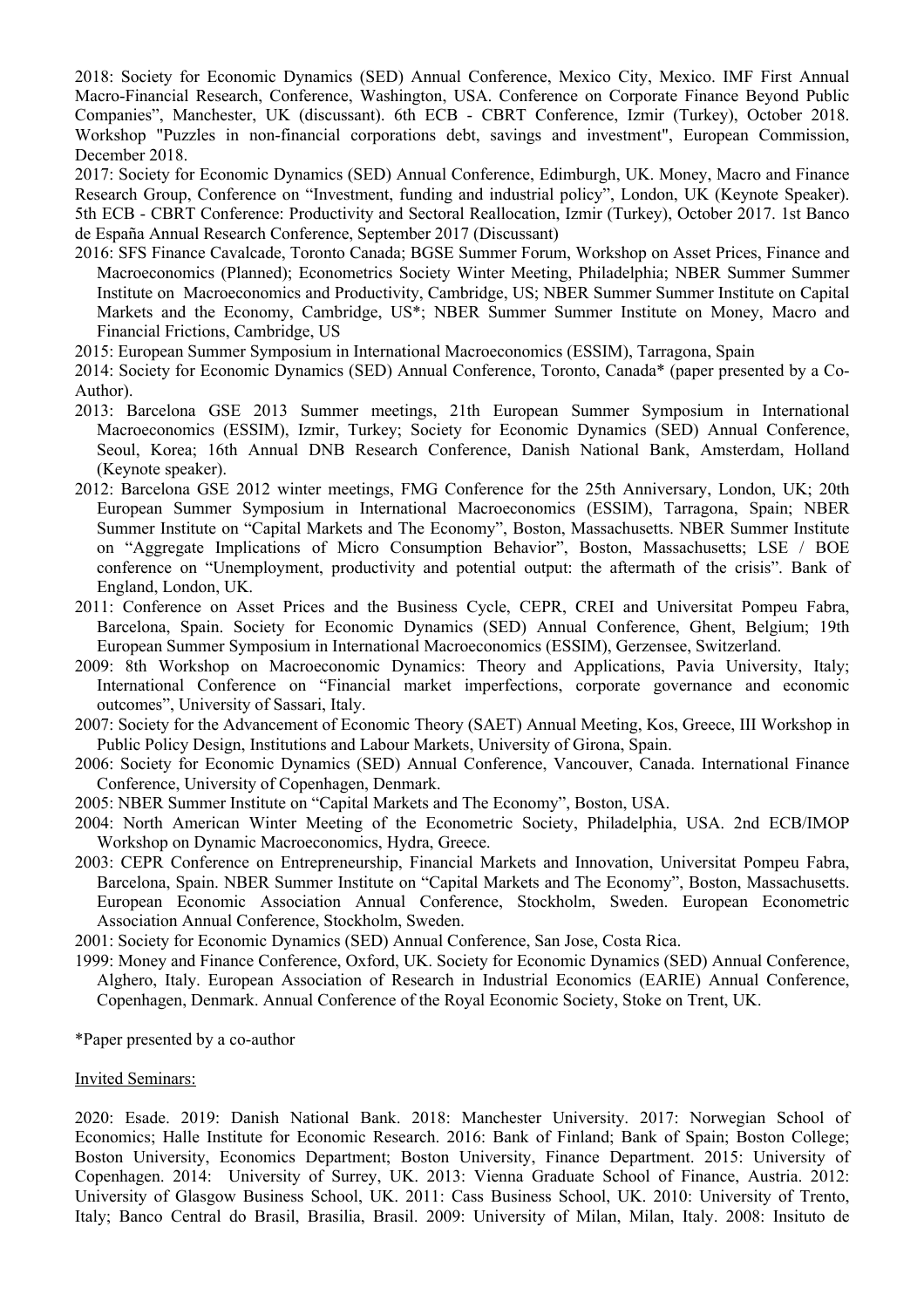Empresa, Madrid, Spain. LUISS University, Rome, Italy. 2007: University of Warwick, Coventry, UK. Stockholm School of Economics, Stockholm, Sweden. 2004: Bank of Italy (Ente Einaudi), Italy. Banco de España, Spain. Center for Applied Microeconometrics, University of Copenhagen, Denmark. 2001: CEMFI, Spain. Federal Reserve Bank of Philadelphia, USA. University of Salerno, Italy.

# Media:

2010: Article published on the Italian online Economics Magazine "La Voce", including a non-technical explanation of my 2007 paper on "Financing Constraints and Fixed Term Employment Contracts".

2011: Three interviews with "Estrategia" (www.estrategia.cl) on the European Financial Crisis, on March 11, July 12 and Sept. 27.

2012: Radio Interview with "Informacion Privilegiada" http://www.informacionprivilegiada.cl on the European Financial Crisis.

2013: Interviews about the political and economic crisis in Italy and its effects in Europe and Spain, Telecinco (Spain) and Duna FM (Chile).

# Referee:

American Economic Review, American Economic Journal: Macroeconomics, Journal of Monetary Economics, Review of Economic Studies, Management Science, Economic Journal, Review of Economic Dynamics, Journal of the European Economic Association, Journal of Money, Credit and Banking, Economica, Regional Science and Urban Economics, Investigaciones Economicas, Advances in Macroeconomics.

Referee for competitive research grants for: Italian National Agency for the Evaluation of Research; Spanish National Evaluation Agency; Swiss National Science Foundation.

## PhD Supervision

## Doctoral Thesis - Main Advisor

Alfonso Ugarte: "Investment with Learning and Financial Constraints: The effects of relationship lending on the Cost and Access to Credit" (Defended in 2011, grade: Excellent Cum Laude). First Placement: BBVA - Research Department.

Roger Gomis: "The effects Cash Holdings on Competition and its Macroeconomic Consequences" (Defended in February 2018, grade: Excellent Cum Laude. First placement: International Labour Organization)

Jose Jorge Pozo: "The Macroeconomic Effects of Capital Requirements" (Defended in December 2019. Grade: Excellent. First Placement: Central Bank of Peru).

Andrea Sy: "Firm Financing Over the Business Cycle: Public vs. Private Firm" (Expected completion: October 2023)

# Doctoral Thesis – Member of Tribunal

Jose Manuel Peres Jorge (UPF, March 2005); Jose Antonio Dorich (UPF, July 2008); Eva Luethi (UPF, July 2010); Carlos González-Aguado (CEMFI, September 2010); Antoni Sureda (UPF, October 2010); Andrea Lanteri (LSE, July 2016); Haozhou Tang, UPF (December 2017); Beatriz Gonzalez (CEMFI, October 2019).

# Thesis Proposal– Committee member

Paula Garda, "Informal Employment over the Business Cycle" (2010); Mladjan Mrdjan, "External Dependence and the Severity of the Great Depression" (2010); Isabel Cairo', "Financing Constraints and Job Destruction" (2011); Stefan Gissler, "Sushi and the City: Urban Economics and variety in consumption" (2011); Jagdish Tripathy, "On Non-Monotonic Effects of Finance" (2013); Tom Schmitz, "Investment and Firm Dynamics over the Business Cycle" (2013). Francesc Rodriguez Tous, "The Eects of Bank Capital Regulation on Non-Financial Firms: Some Evidence and Theory" 2013; Haozhou Tang, "Aggregate Productivity and Firm Sizes over the Bubbly Business Cycle" (2014); Giacomo Caracciolo, "Optimal Monetary and Fiscal Policy in a Model with an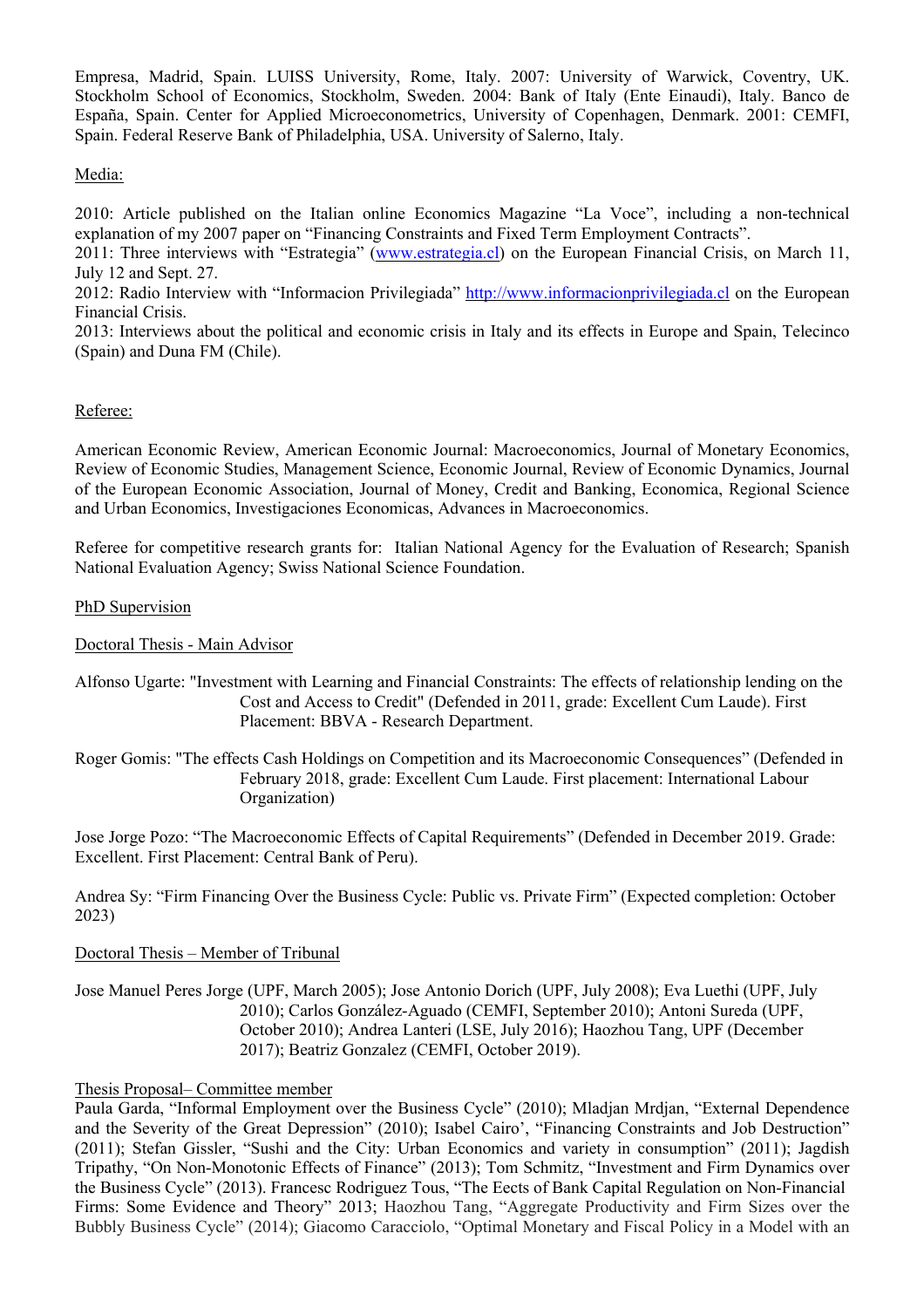Underground Sector" (2015); Sebastian Diz, "Minimum Wages and Economic Fluctuations"; Willy Scherrieble, "Essays on Macroeconomics and Financial Intermediation" (2018); Andrea Fabiani, "Essays in empirical macrofinance" (2018); Sampreet Goraya, "Essays on Firm Heterogeneity and Macroeconomics" (2018); Janko Heineken (2018), "Essays on Debt and Speculation" (2018). Marta Morazzoni (2020), "Essays in Macroeconomics".

## Teaching Experience

## Graduate courses

Professor, Topics in Macro-Finance (Graduate Program, UPF), 2007, 2011-2015, and 2017-2020. Professor, Advanced Macroeconomics II (Graduate Program, UPF), 2015. Professor, Advanced Macroeconomics I (Graduate Program, UPF), 2009-2010 and 2014; Professor, Macroeconomics I (Graduate Program, UPF), Winter 2009, 2010, 2013; Professor, Empirical Finance (Graduate Program, UPF), Spring 2008; Professor, Applied Macroeconomics (Graduate Program, UPF), Fall 2005, 2006; Professor, Elements of Macroeconomics (Graduate Program, UPF), Fall 2001, 2002;

## Undergraduate courses

Professor, Economia Internacional 1 (3<sup>rd</sup>-4<sup>th</sup> year Undergraduate, UPF), 2018; (Professor, Advanced Macroeconomics I (3<sup>rd</sup>-4<sup>th</sup> year Undergraduate, UPF), 2012-2015 and 2016-20; Professor, Macroeconomia Aplicada (Fiscal Policy, 3<sup>rd</sup>-4<sup>th</sup> year Undergraduate), 2003-2012; Professor, Econometria I (3<sup>rd</sup>-4<sup>th</sup> year Undergraduate, UPF), 2001-2004; Professor, Macroeconomia II (3<sup>rd</sup>-4<sup>th</sup> year Undergraduate, UPF), Winter 2001; Professor, Temes de Macroeconomia (Topics in Macroeconomics, 3<sup>rd</sup>-4<sup>th</sup> year Undergraduate, UPF), Spring 2001, 2002; Professor, Teoria Economica IV (Monetary and International Economics,  $2^{nd}$  year Undergraduate), Spring 2005, 2006, 2007; Teaching Assistant, The Economic Analysis of the European Union (at LSE), 1997- 1999; Teaching Assistant, Principles of Finance (at LSE), 1997-1999.

## Academic Service

Coordinator, Master of Research in Economics, Finance and Management, Universitat Pompeu Fabra, 2012- 2015, 2016-present.

Coordinator of Undergraduate teaching in Macroeconomics (UPF, 2012-present)

Member of the Academic Committee, Barcelona Graduate School in Economics (Barcelona GSE, 2013-2015)

Coordinator of graduate and undergraduate teaching assistants (UPF, 2007-2011).

Coordinator of the Job market applications in Macroeconomics (UPF, 2008-2012).

Member of the Recruiting committee (UPF, 2008-2009, 2010-2012).

Academic Advisor for the Master in Finance (UPF, 2007-2008).

Interviewer for UPF Recruiting, 2005, 2009 and 2019 ASSA meetings.

European Finance Association Annual meeting, Member of the Program Committee, 2016-present.

European Economics Association Annual meeting, Member of the Program Committee, 2018.

# Organisation of International Conferences

Co-Organiser of the Workshop on Financial Shocks, Channels, and Macro Outcomes, Barcelona GSE Summer Meetings, 2019.

Co-Organiser of the Workshop on Asset Prices and Business Cycle, Barcelona GSE Summer Meetings, 2013, 2014, 2015, 2016, 2017, 2018.

Co-Organiser of the Workshop on Firms in the Global Economy, Barcelona GSE Summer Meetings, 2017, 2018.

Co-Organiser of the first International Workshop on Asset Prices and Business Cycle, Barcelona GSE, CREI, CEPR and Universitat Pompeu Fabra, December 2011.

Co-Organiser of the Seminar series: Entrepreneurship, Financial Markets and Innovation: Theories and Empirical Evidence.